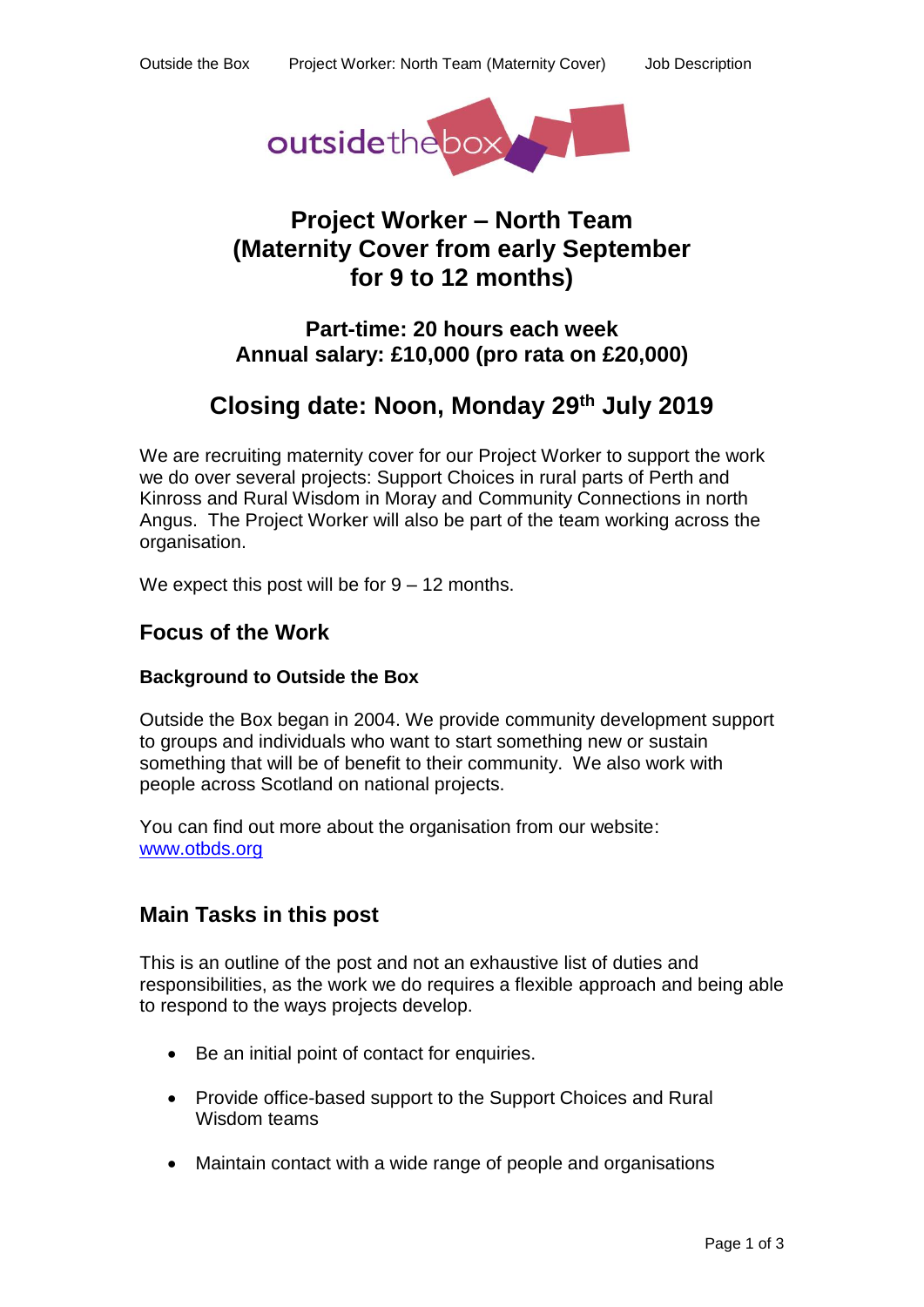- Organise events
- Design and production of resource materials for both projects
- Coordinate team meetings and related documents for both projects
- Maintain social media for the projects
- Maintain links with community groups in the Highland Perthshire, Moray and Angus areas
- Work with colleagues to manage the budgets for the projects
- Work with colleagues to continue to develop an online case recording system for the Support Choices project

#### **Personal Attributes**

- Working well with other people in Outside the Box, partners and community
- Willingness to travel to meet colleagues and to attend events
- Flexibility towards the way in which you undertake your tasks

## **Working arrangements**

The contract is for a period of maternity cover which is expected to last between 9 to 12 months.

The post starts week of 26 August or 2 September, and we expect this will give a few weeks overlap with the person doing the job now before she goes off on maternity leave.

The salary is based on a full-time salary of £20,000. The hours worked in a full-time role are an average of 40 hours per week. Work will usually be within traditional office hours, but occasional longer or different hours and work at weekends is an integral part of the job.

Staff are entitled to 36 days of annual leave and public holidays (pro-rata for part time staff).

#### **Location**

The post will be based at Lagmhor, The Old Doctors Surgery, Dunkeld, PH8 0AD with occasional travel to other areas.